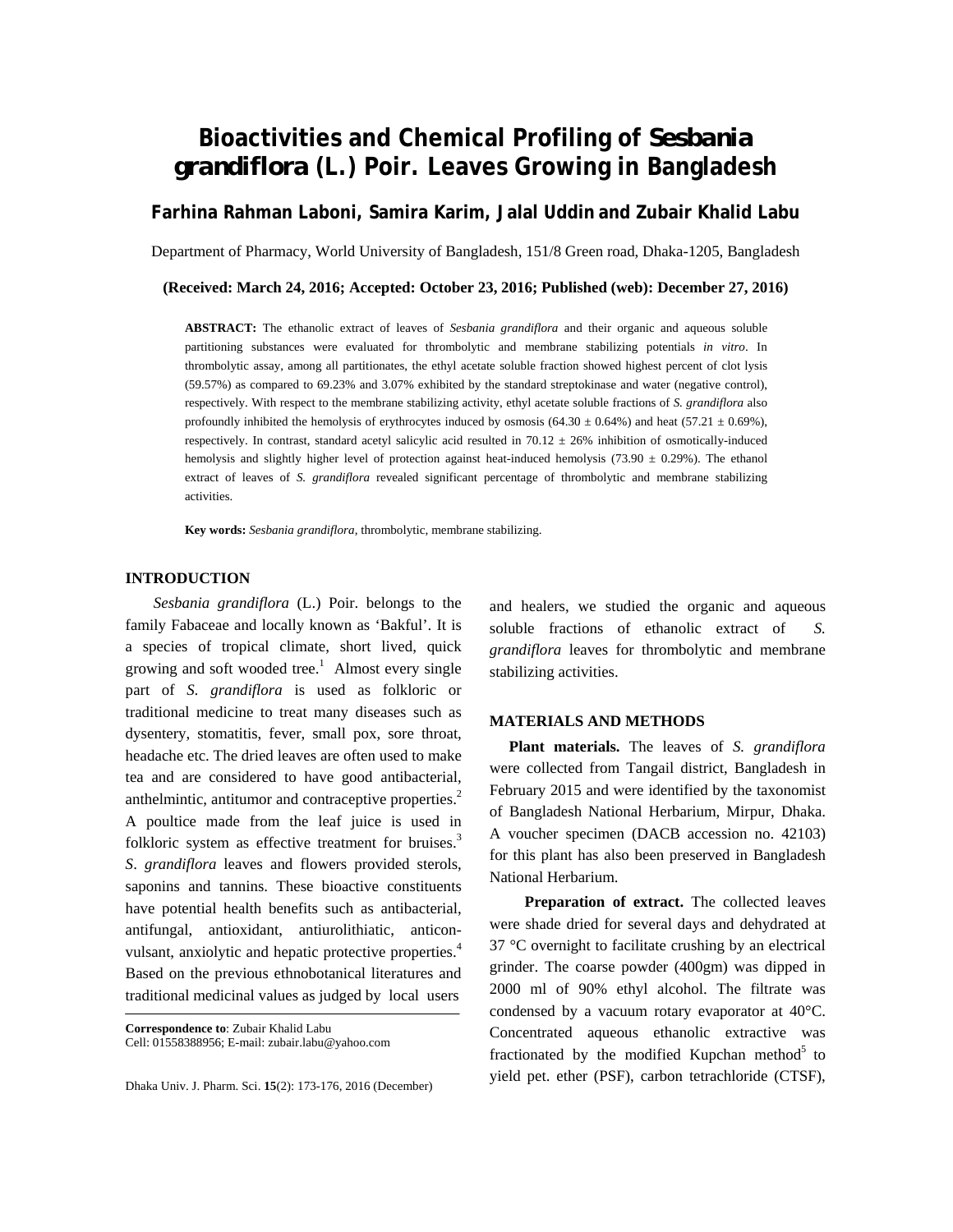chloroform (CSF), ethyl acetate (EASF) and aqueous (AQSF) soluble fractions.

 **Phytochemical screenings.** The freshly prepared organic extracts were qualitatively tested for the presence of various phytochemicals. These were identified by characteristic color changes using standard procedures, previously described by Sofowara.<sup>6</sup>

 **Determination of total flavonoid content.** To determine total flavonoid content of the extractives, aluminium chloride colorimetric method was used as developed by Chang *et al.*<sup>7</sup> In brief, 50 µL of extract of CEE, EASF, PSF, CTSF and CSF (1 mg/mL ethanol), was mixed with 4 mL of distilled water and then  $0.3$  mL of 5% NaNO<sub>2</sub> solution,  $0.3$  mL of  $10\%$ AlCl<sub>3</sub> solution were added. After 5 min of incubation, the mixture was allowed to stand for 6 min. Then, 2 mL of 1 mol/L NaOH solution were added, and the final volume of the mixture was adjusted to 10 mL with double-distilled water. The mixture was allowed to stand for 15 min and absorbance was measured at 510 nm. A blank sample was prepared also. A standard curve was extrapolated by taking optical absorbance using different concentrations of standard quercetin solution at similar conditions.

 **Determination of total phenolic content.** The whole phenols were assayed according to the method developed by Dewanto *et al*. 8 Concisely, 0.3 ml (300 µl) of the CEE and other extractives were taken into separate volumetric flask (10 ml) containing 2.7 ml of Folin-Coicalteu (1:10) phenol mixture. Five minutes later, 2 ml of 7.5 % sodium carbonate solution was poured to every test tube and shaken well. Then they were stored at room temperature for 30 min in dark place after warming at 45 °C. A series of reference standard solutions of gallic acid were treated similarly without the extract. Absorbance for test and standard solutions were estimated at 725 nm with an UV/Visible spectrophotometer against the blank. The entire phenol content was determined from extrapolation of gallic acid standardization curve.

*In vitro* **thrombolytic activity.** The crude extract and other fractions were individually suspended in 1 ml of sterile distilled water and shaken vigorously on a sonicator to obtain a suspension. The suspensions of the extract were kept overnight and decanted later to remove soluble supernatant, which was filtered through a filter paper to obtain residueless solution. The resulting solution was used as such for *in vitro* evaluation of clot lysis activity.

The thrombolytic activities of the various fractions were evaluated by the modified Daginawala method.<sup>9</sup> Finally, differences obtained in weight were taken and clot lysis was expressed as:

% of clot lysis = (wt. of released clot /clot wt.)  $\times$  100.

 *In vitro* **membrane stabilizing assay.** The membrane stabilizing activity of the extract was assessed by evaluating their ability to inhibit the breakdown of human red blood cells, provoked osmotically by hypotonic solution or heat by following the method developed by Omale.<sup>10</sup>

 **Hypotonic solution-induced hemolysis.** The test sample containing stock erythrocyte (RBC) suspension (0.5 ml) was mixed with 5 ml hypotonic solution (50 mM NaCl in 10 mM sodium phosphate buffered saline, pH 7.4), ethanolic extract fraction (2 mg/ml) each and acetyl salicylic acid (0.1 mg/ml) in different centrifuge tubes. The acetyl salicylic acid was used as the reference standard. The mixtures were centrifuged for 10 min at 3000 rpm, and incubated for 10 min at 25 °C. The absorbance of supernatant was measured at 540 nm using UV/Visible spectrophotometer.

 **Heat-induced haemolysis.** The pair of centrifuge tubes containing 2 mg/ml of crude extract and fraction (EASF, CSF, PSF, CTSF, AQSF) solutions and 5 ml of buffered isotonic NaCl solution were taken. A pair of centrifuge tubes were prepared by using 5 ml of isotonic buffered solution plus ASA at a concentration of 0.1 mg/ml for positive control and negative control containing only 5 ml of the isotonic buffered solution. Erythrocyte suspension (30 µl) was added to all tube and mixed gently by inversion. One set of tubes was incubated in a water bath at 54 °C for 20 min. The other set of tubes were maintained in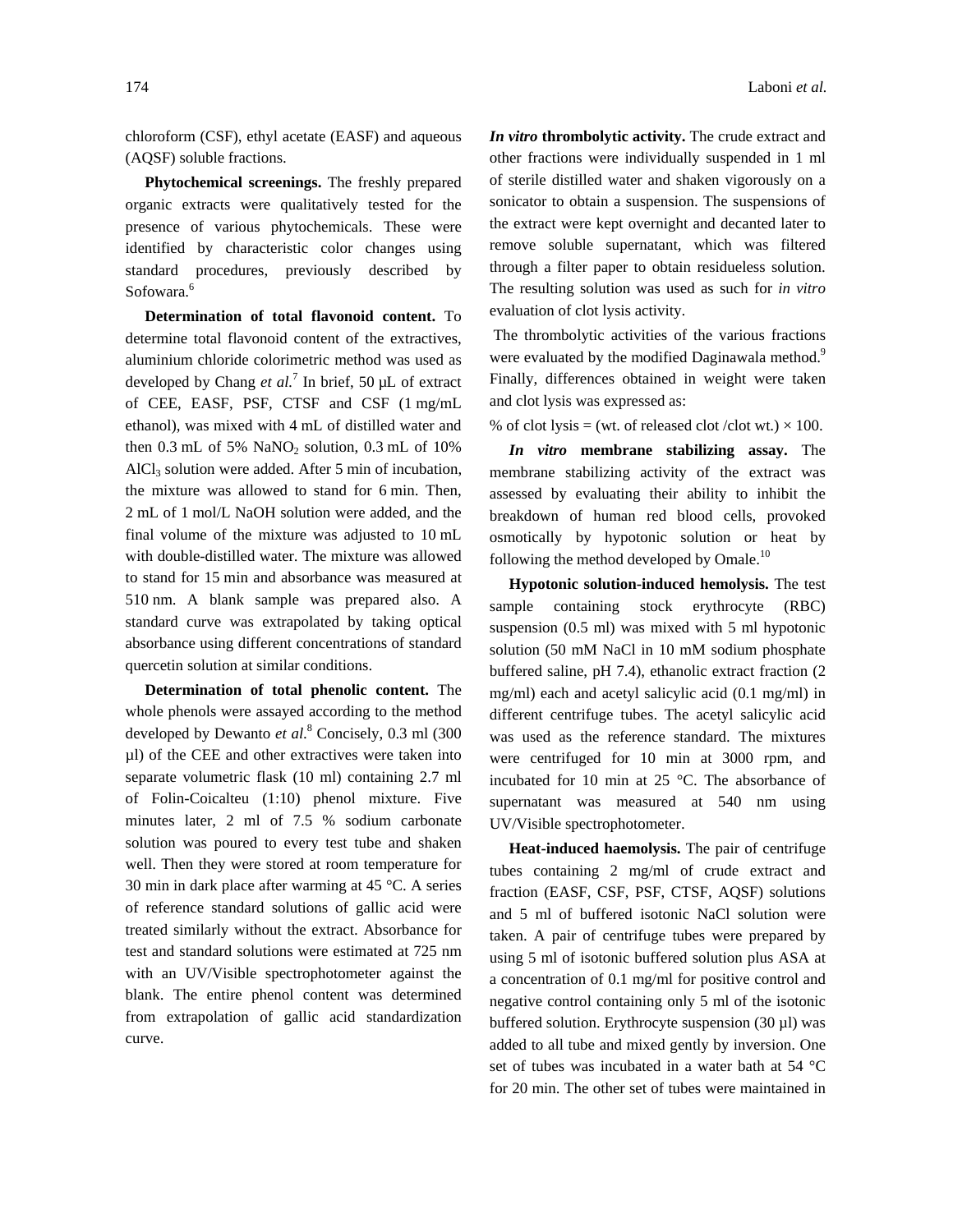an ice bath (0-5  $^{\circ}$ C). At the end of the incubation period, the samples were centrifuged for 10 min at 3000 rpm and the absorbance of the supernatant was measured at 540 nm.

 **Statistical analysis.** Three replicates of each sample were used for each test to facilitate statistical analysis and the data are presented as mean ± standard deviation (SD).

### **RESULTS AND DISCUSSION**

 The crude ethanol extracts of leaves of *S*. *grandiflora* and their Kupchan partitionates were used to determine the content of bioactive compounds and justify the traditional uses in thrombosis and inflammatory disorders.

**Phytochemical screenings.** The qualitative phytochemical screenings revealed the presence of alkaloids, flavonoids, and phenols in the fractions. The same for carbohydrates was observed with the exception of PSF. Reducing sugar was detected only in EASF and CSF, and steroids only in PSF.

 **Total flavonoid and phenol content.** The total phenol and flavonoid contents are shown in table 1.

**Table 1. Total flavonoid and tannin content of CEE and extractives of** *S. grandiflora***.** 

| Crude extracts/<br><b>Fractions</b> | Total flavonoid (mg<br>of QAE /gm of dry<br>extract) | Total phenol (mg)<br>of GAE/gm of dry<br>extract) |
|-------------------------------------|------------------------------------------------------|---------------------------------------------------|
| <b>EASF</b>                         | $57.37 + 0.15$                                       | $47.08 + 0.22$                                    |
| <b>CTSF</b>                         | $17.18 + 0.12$                                       | $13.18 + 0.10$                                    |
| CSF                                 | $51.76 \pm 1.80$                                     | $30.09 \pm 0.11$                                  |
| <b>PSF</b>                          | $44.44 + 0.37$                                       | $39.47 + 0.33$                                    |
| CEE                                 |                                                      | $18.38 + 0.49$                                    |

Results are expressed as mean  $\pm$  SD (n = 3), are statistically significant  $(P < 0.05)$ , CEE = Crude ethyl extract

 **Thrombolytic activity.** The extractives of leaves of *S. grandiflora* were evaluated for thrombolytic activity to determine the ability of clot lysis by using a positive control (SK) that showed 69.23% lysis of clot. On the other hand sterile distilled water, a negative control, exhibited a negligible percentage of lysis of clot 3.07%. The percentage of clot lysis by various extracts were observed in the following order, EASF (59.57%), PSF (57.40%), CSF (51.5%), CEE (33.18), CTSF (24.80), AQSF (23.80%). So, it is clear that significant (p value  $< 0.001$ ) percentage of thrombolytic activity was exhibited by all extractives of *S. grandiflora* as presented in table 2. Thrombolytic agent like SK is used as break already formed blood clots in clinical settings where ischemia may be fatal (acute myocardial infarction, pulmonary embolism, ischemic stroke, and arterial thrombosis). $^{11}$  Our findings showed that the thrombolytic activities of at least four of our test samples (EASF, PSF, CTSF and CSF) revealed positive results in comparison to positive and negative controls. The results from the study clearly indicated that *S. grandiflora* extract is a potential clot lysis agent.

**Table 2. Percentage (%) inhibition of heat- and hypotonicsolution induced haemolysis of erythrocyte membrane and thrombolytic activity of different fractions of** *S. grandiflora.* 

| Samples             | % Inhibition of haemolysis |                               | % of clot |
|---------------------|----------------------------|-------------------------------|-----------|
|                     | Heat-induced               | Hypotonic<br>solution-induced | lysis     |
| EASF                | $57.21 \pm 0.69*$          | $64.30 \pm 0.64$ **           | 59.57**   |
| CSF                 | $44.23 + 0.57$             | $48.65 + 0.77*$               | $51.5***$ |
| PSF                 | $52.30 + 0.61$             | $51.30 + 0.64*$               | 57.40**   |
| AOSF                | $31.34 \pm 0.42$           | $28.34 \pm 0.42$              | 34.11*    |
| <b>CTSF</b>         | $41.14 + 0.42$             | $38.31 \pm 0.51*$             | 24.80*    |
| ASA                 | $70.12 + 0.26*$            | $73.90 + 0.29*$               |           |
| SК                  |                            |                               | $69.23**$ |
| CEE                 |                            |                               | 33.18*    |
| Negative<br>control |                            |                               | $3.07*$   |

Values are expressed as mean  $\pm$  SD (standard deviation); \*P < 0.005,  $*P < 0.001$ ; statistically significant as compared to positive control and negative control, SK = Streptokinase.

 **Membrane stabilizing activity.** The extractives of *S. grandiflora* significantly protected the haemolysis of human RBC membrane induced by hypotonic solution and heat as compared to the standard ASA. The membrane stabilizing activity against hypotonic solution induced stabilization was observed in the following order ASA (73.90  $\pm$ 0.29%), EASF (64.30%  $\pm$  0.64), PSF (51.30  $\pm$ 0.64%), CSF (48.65  $\pm$  0.77) CTSF (38.31  $\pm$  0.51) and AQSF (31.30%  $\pm$  0.51). In heat -induced method, the values of ASA (70.12  $\pm$  0.26), CSF (44.23  $\pm$  0.57 %)